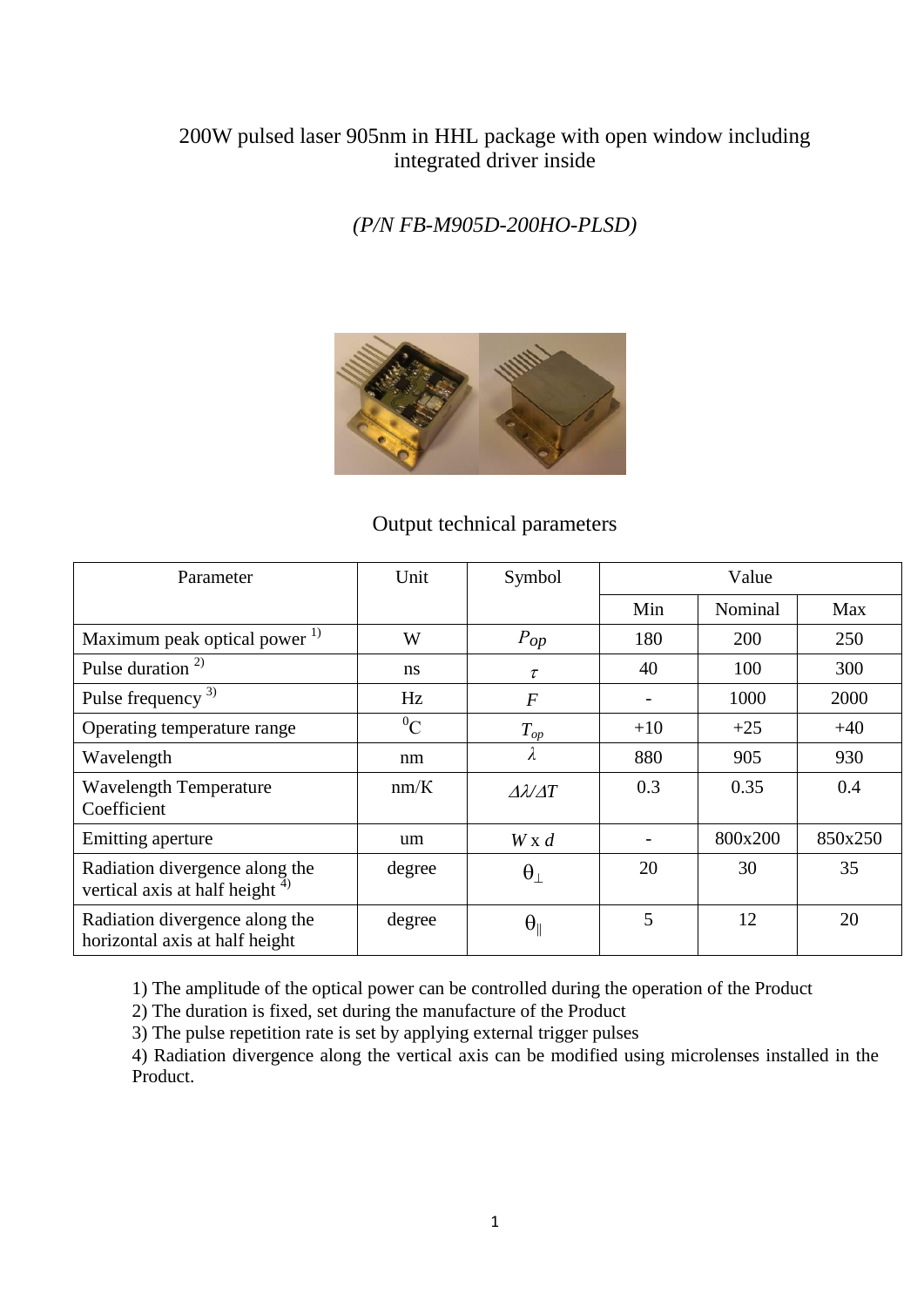Table 1 – Laser PIN OUTS

| Nº             | Assignment            | Abbreviation   | <b>Maximum</b><br>voltage, V |
|----------------|-----------------------|----------------|------------------------------|
| 1              | Peltie element "-"    | TEC-           |                              |
| (2)            |                       | No contact     |                              |
| 3              | <b>Trigger signal</b> | <b>Trig</b>    | $+6$ (GND)                   |
| 4              | Common                | Gnd            |                              |
| 5              | Feed 2                | U <sub>2</sub> | $+15$ (GND)                  |
| 6              | Common                | Gnd            |                              |
| $\overline{7}$ | Feed 1                | U <sub>1</sub> | $+55$ (GND)                  |
| 8              | Thermistor            | <b>Rt</b>      |                              |
| 9              | Thermistor            | Rt             |                              |
| 10             | Peltie element "+"    | TEC+           | $±5$ (TEC-)                  |

# **Feed 1** - **U1** - **(constant tunable voltage) is a main power supply of the board and enables to tune optical pulse amplitude (peak power amplitude) of the laser.**

| Voltage range (regarding to GND) 5 - 40 V |  |
|-------------------------------------------|--|
|                                           |  |

# **Feed 2** - **U2** - **(constant voltage) is an additional power supply of the board.**

| Nominal voltage (regarding to GND) 12 V |  |
|-----------------------------------------|--|
|                                         |  |

Maximum current consumption. . . . . . . . . . . . . . . . . . . . . . . . . .10 mA

**Trigger signal** - **Trig** - **(cocking pulses) is a signal that trigs pumping current pulse of the laser by its increasing front. Duration of trigger signal dose no influence on the laser operation. However, to provide**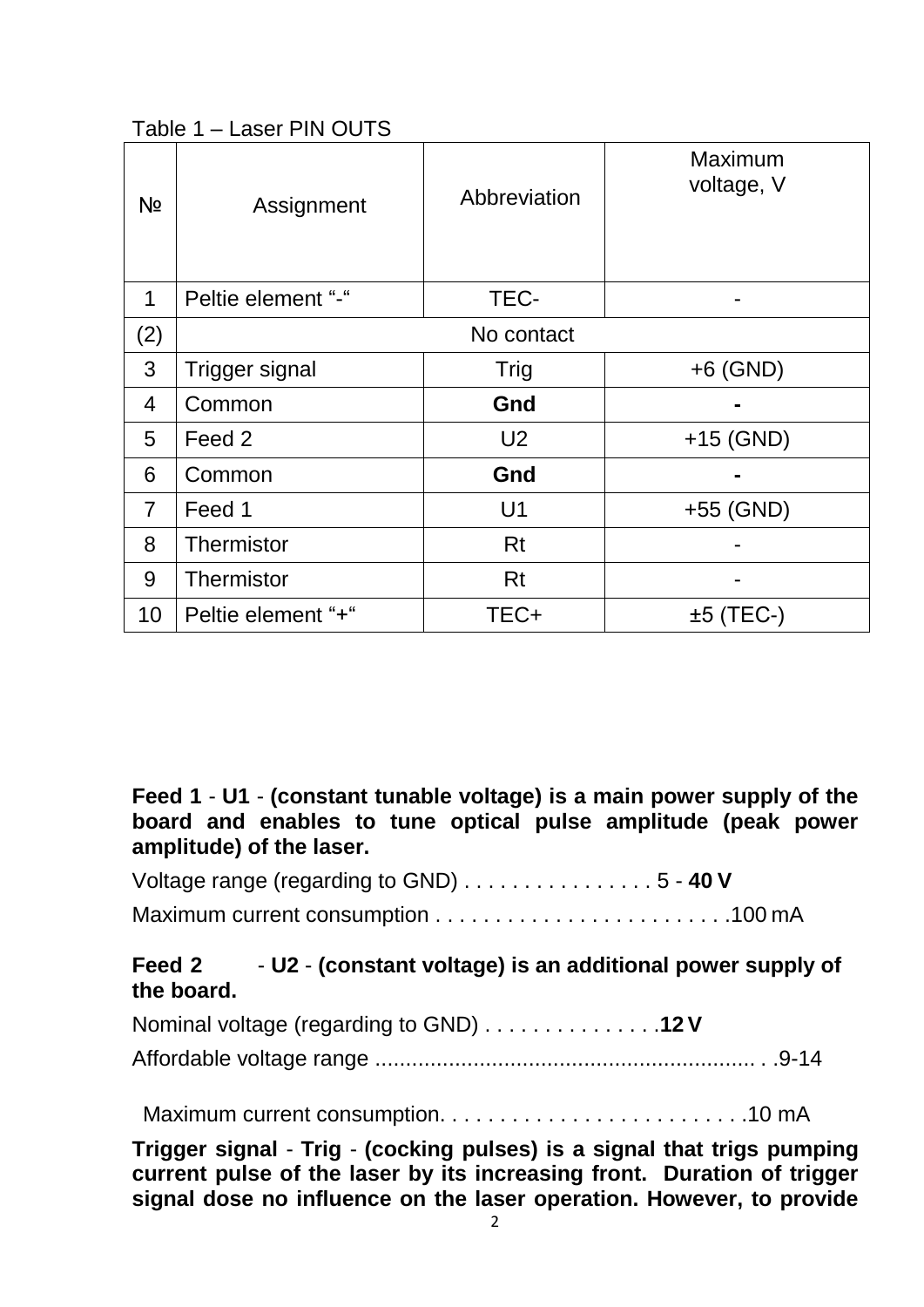# **minimum jitter, short fore front may require.**

Any interference in this channel may cause false triggering of the laser. To suppress short interference pulses a resistor of about 5 kOhm by nominal and a capacitor of 10-100 pF by nominal are installed in parallel at input of trigger signal.

| Affordable pulse duration 50 ns - 900 ms |  |
|------------------------------------------|--|

**Peltie Element** - **TEC** – is a thermoelectric module to support satable temperature of the laser. Electrically isolated from pumping board. Petie element can be controlled both by voltage and by current. To switch between heating and cooling modes voltage polarity (or current direction) must be changed.

| Maximum heat sink power                                                                           |  |
|---------------------------------------------------------------------------------------------------|--|
| (at null temperature difference) $\ldots \ldots \ldots \ldots \ldots \ldots \ldots \ldots$ 14.6 W |  |

**Thermistor** - **Rt** – is a temperature control and feedback sensor for thermo stabilization. NTC thermistor B57861S0103F040. Electrically isolated from pumping board.

**Package of the laser is** electrically isolated from all inner components.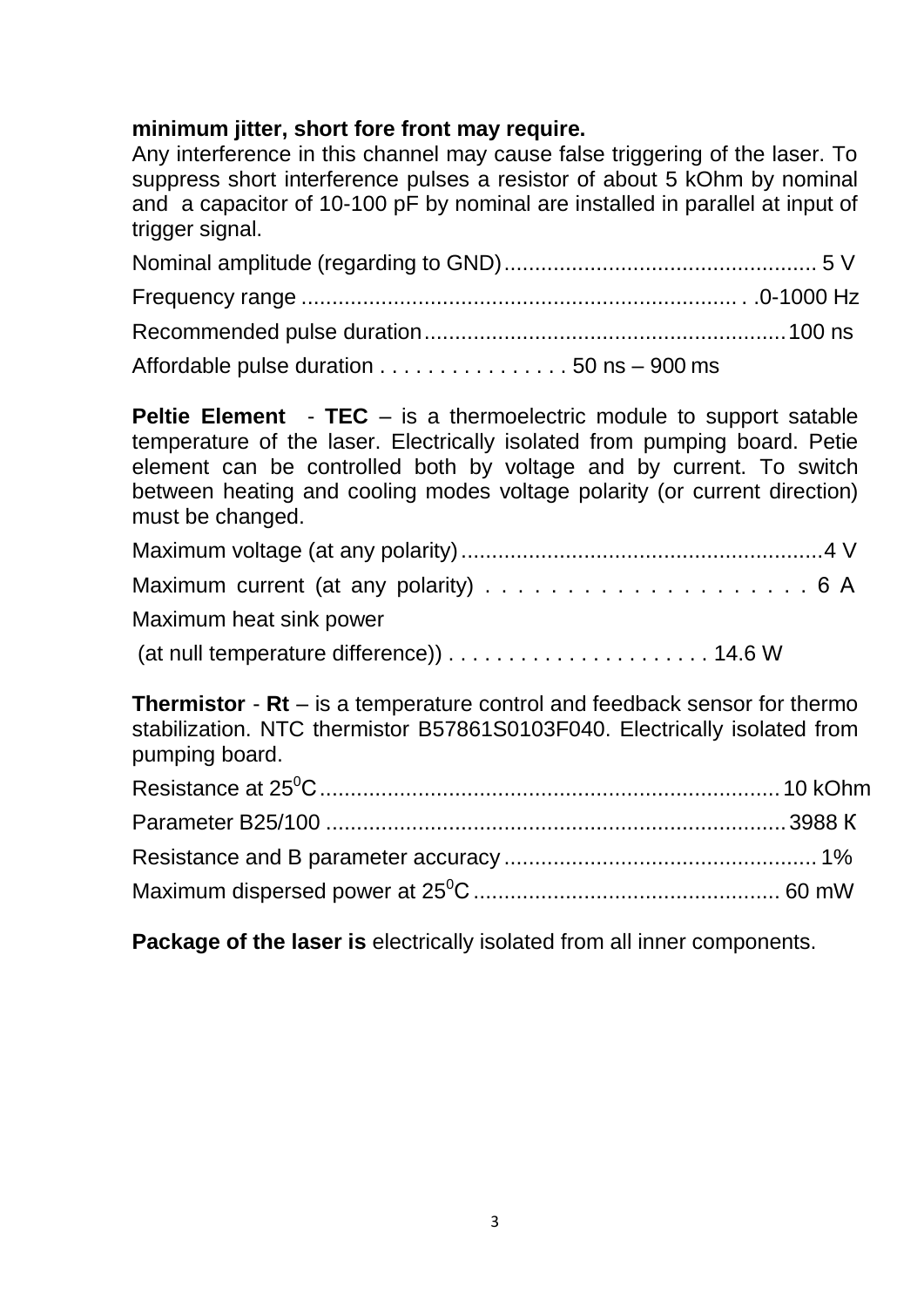# LASER CONNECTIONS DIAGRAM